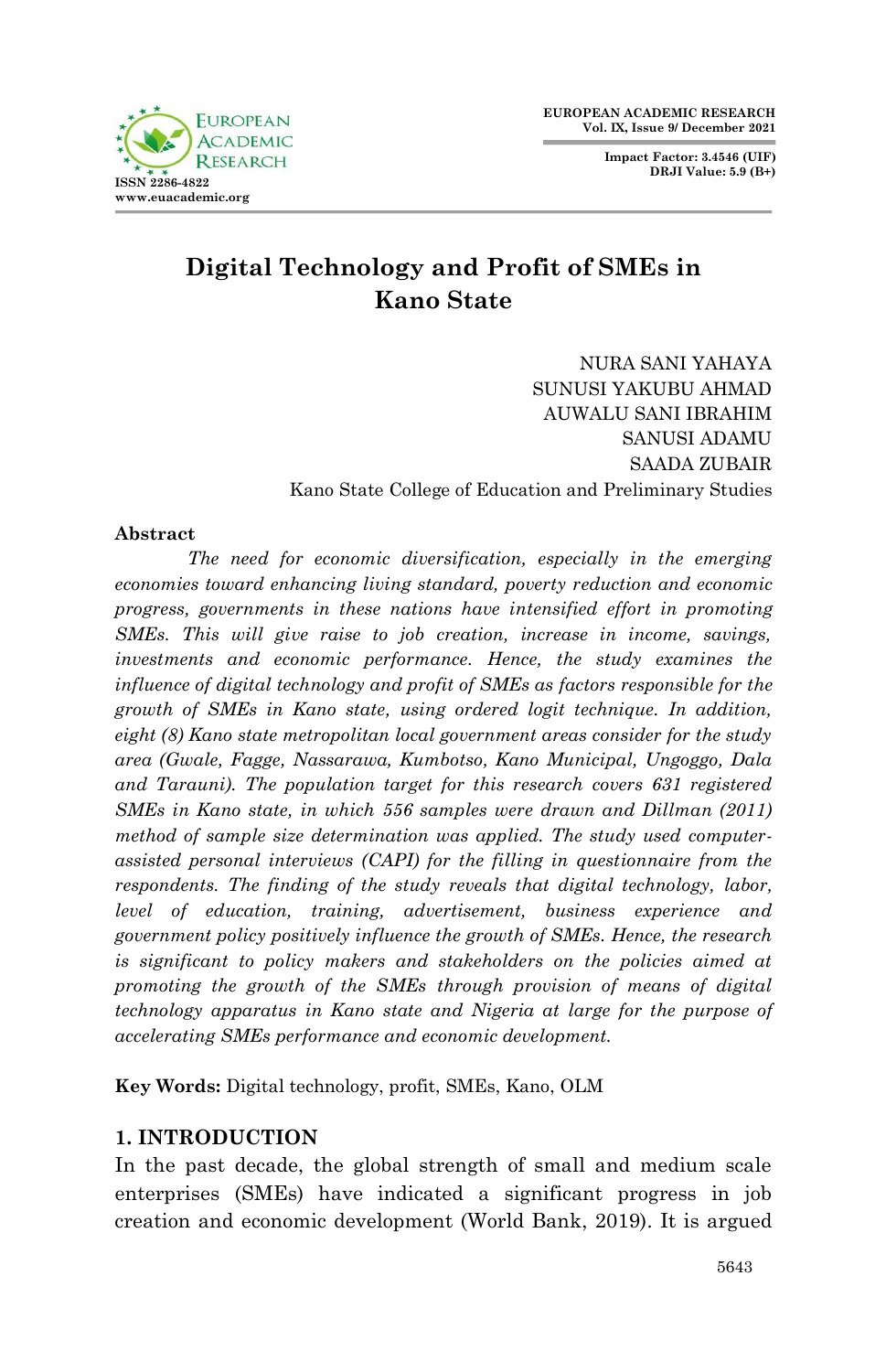that SMEs accounted for about 90 % of businesses and over 50% of employment globally (IMF 2019). According to International monetary fund IMF (2019) almost 70% of jobs created in developing nations are generated by SMEs. Ayyagari et al. (2011) emphasize that SMEs constitute more than 95% of enterprises across the world. Similarly, it contributed to almost 50% of GDP growth in the national economies. Recently, developing economies have increasingly benefiting from SMEs, ranging of employment generation, poverty reduction, increase in standard of living and general economic progress (IMF, 2019).

In Nigeria, SMEs recorded a tremendous progress in the national economy and development (CBN, 2018). Based on the National Bureau of Statistics, (2020) estimates there was an increase in the total number of micro business to the turn of 36,994,570 companies, 68,168 small business and 4,670 medium size enterprises within a decade. This indicates an increase in the number of SMEs in nation. Similarly, the sector employed a total number of 59,741,211 equivalent to 84.02% of the Nigerian total labor force. In addition, Micro, Small and Medium Scale Enterprises in 2016, contributes about 48.47% to the nation's Gross Domestic Product (GDP) and 7.2% of total volume of exportation in the country (Abbakin 2016). However, despite this progress unemployment rate has escalated. Unemployment ratio has been increasing to the higher extent. It is noted that the rate has rise by 23.10% from 2010 to 2018 (NBS, 2020). Similarly, inability of the SMEs to employ the youth population in the nation has intensified the level crime activities. The issues of Boko haram, kidnapping and other banditry activities are continue deteriorating economic performance in the country (Ibrahim and Ahmad 2020; Onuoha and Okolie-osemene 2019; Iyekekpolo 2020). Therefore, it is needful to examine the factors responsible for the growth of SMEs in Nigeria, particularly Kano state. Previous studies such as (Allan 2017; Omer 2018) have analyzed various factors influencing the growth of SMEs, however very few studies consider factors like digital technology, entrepreneurial skills and nature of business on growth of SMEs in Kano Metropolitan. In addition, none of these studies have analyzed different categories of the growth of SMEs. This is for the purpose to identify how differences in the level of profits accelerate growth of SMEs in Kano state.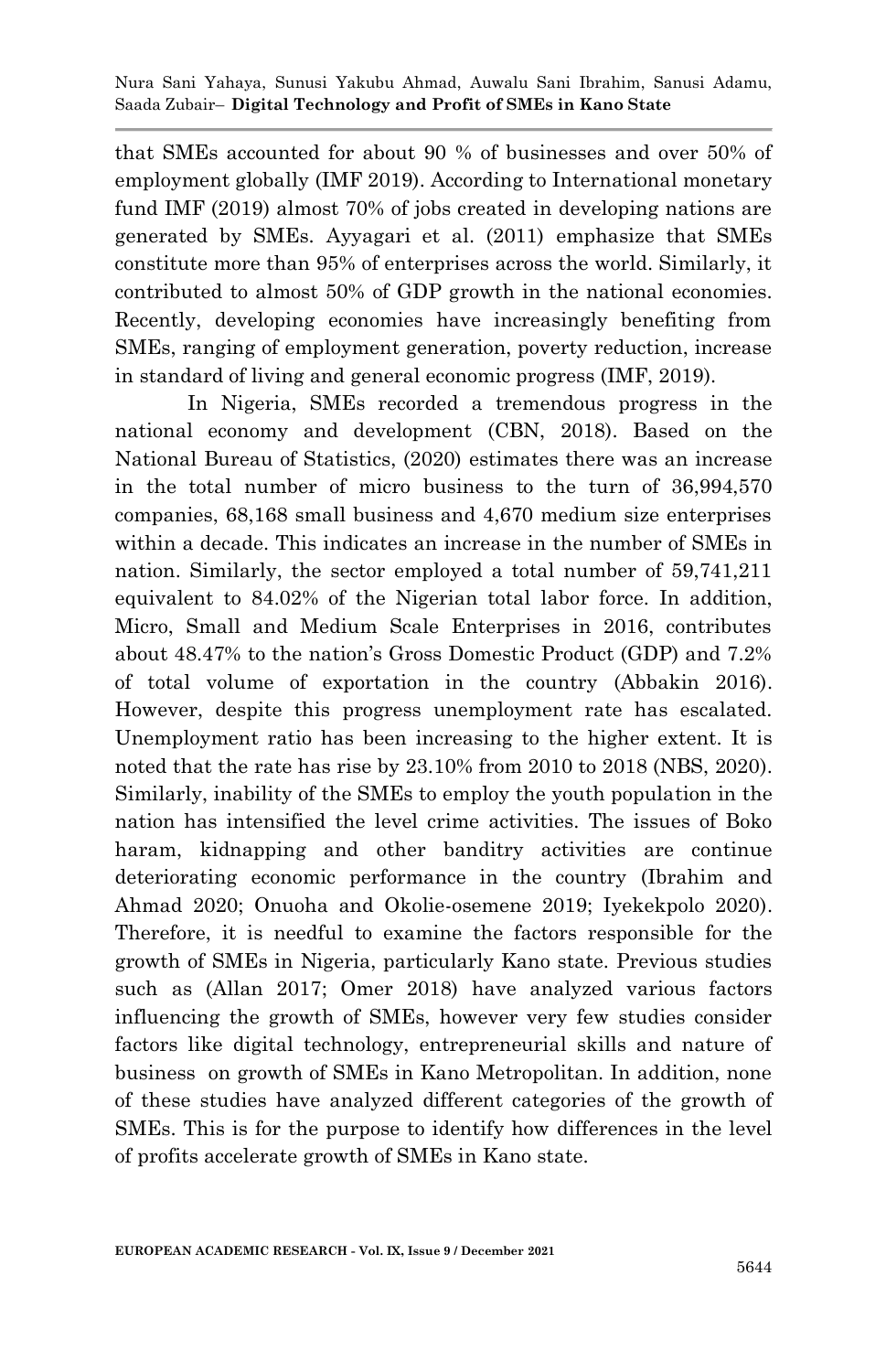### **2. LITERATURE REVIEW**

Relationship among the Factors influencing the growth of SMEs in both developed and developing countries have been studied extensively in the literature for instance, Kamunge and Tirimba (2015) examine the influence of environmental factors on small scale enterprises performance in Kenya. The results show that infrastructure and finance accelerate SMEs performance. Osano and Languitone (2015) assess the role of the access to finance on the growth of SMEs in Mozambique. They found that access to finance influence the growth of SMEs positively. Afande and Uk (2015) estimate the effect of the factors influencing growth of SMEs in Kenya. The study shows that access to credit influence SMEs performance positively.

Banwo et al. (2015) studied the effect of education, experience and location on SMEs growth in Nigeria. The study reveals that these factors promote the growth of SMEs. Similarly, Wang (2016) use 119 developing nations to examine the influence of the factors determining the performance of SMEs. The outcome illustrates that lack of access to finance decreases the level of firm's performance. Quartey et al. (2017) studied the influence of finance access on growth performance of SMEs in West Africa economies. The study finds that finance promotes the capacity of SMEs performance. In another development, Thompson et al. (2017) emphasize that educational level and finance increase SMEs growth performance in Ghana. Baporikar et al. (2017) examine the influence of technology, finance, market strategy and skills on SMEs growth. The result indicates that poor technologies, finance, market strategy and lack of skills reduce SMEs performance. Omer (2018) studied factors that affecting SMEs growth in Sudan using OLS technique. The study find market strategy, resources and finance increase SMEs performance. Gunatilake, (2018) stressed financial inadequacy, the lack of access to new technology, and regulations adversely affect SMEs growth in Sri Lanka. Meressa (2020) argued that capital, finance access, location, business experience and market strategies influence SMEs growth positively in Ethiopia. Rafiki (2020) investigates the influence of management inefficiency, marketing and sales problems, inadequate infrastructure, market competition and financial inadequacy in Saudi Arabia. The study concluded that environmental factors increase the performance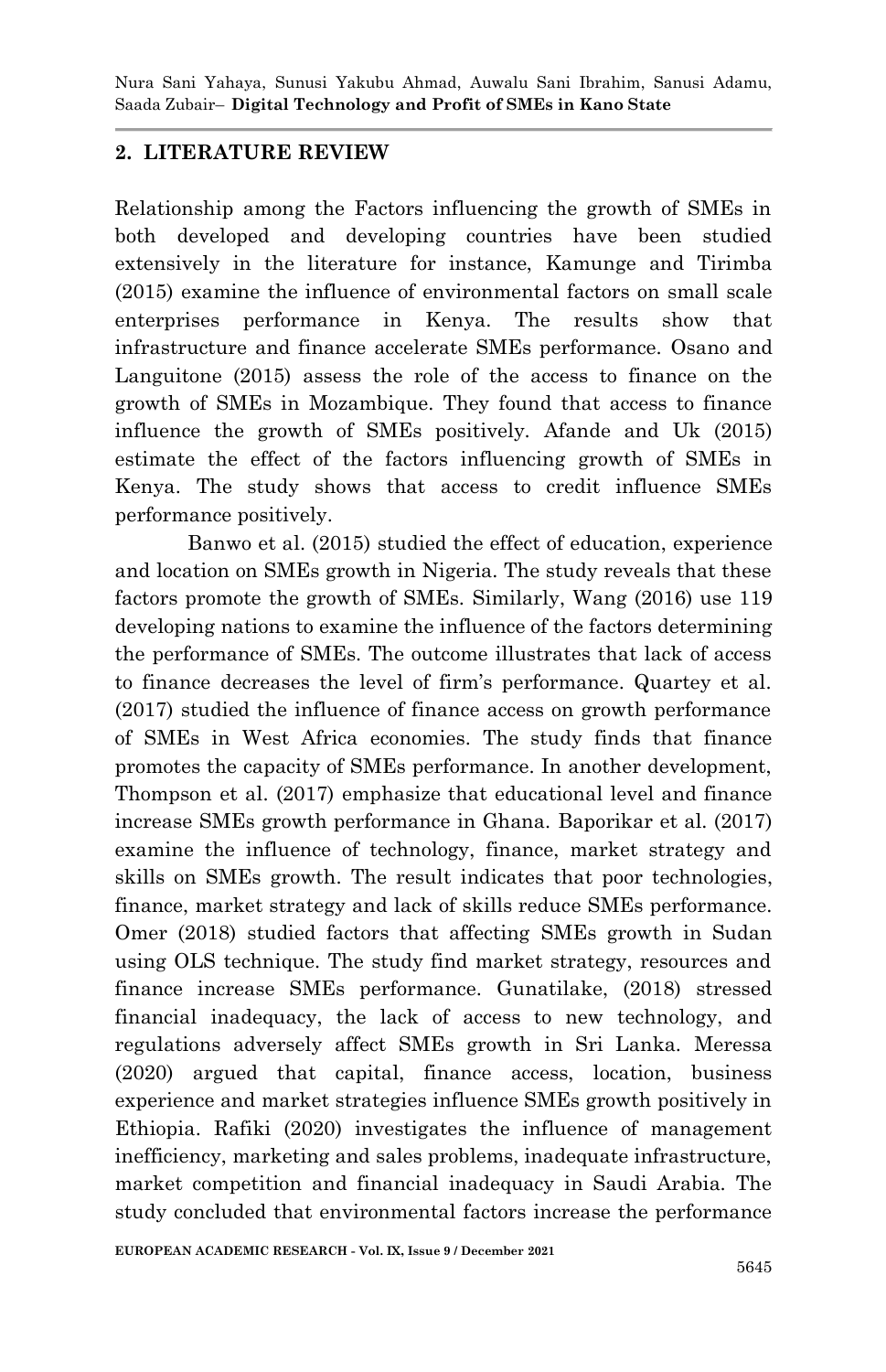of SMEs. Santoro et al. (2020) use 135 firms to examine the effect of educational and firms experience on SMEs growth. The outcome reveals that these factors positively influence firm's growth.

Several attempts have been made on the studies regarding the growth of SMEs and its determinants. However, digital technology on the SMEs growth has not been investigated. It is important to categorize the level of growth of the SMEs growth (profit) into High, Medium and Low for the purpose to know where the majority of the SMEs fall. This will ascertain proper suggestions to policymakers towards transforming and enhancing the lower category into large scale production with the regards of application of digital technology. Thus, the study examines the factors (digital technology) influencing growth of SMEs growth on the three different categories. In addition, most of the studies on growth of SMEs concentrate in developed countries, very few studies are done in Nigeria, particularly Kano State.

#### **3. METHODOLOGY**

The area of study in this research is Kano Metropolitan that comprised eight (8) local government areas which includes Gwale, Fagge, Nassarawa, Kano Municipal, Dala, Tarauni, Ungoggo and Kumbotso. This study is based on primary data and questionnaire was used as the instrument of data collection. The questionnaire was adopted and modified from National Survey of SMEs, situation in the Philippines. Furthermore, the target population for this research cover all the Small and Medium Scale Entrepreneurs in Kano metropolitan local government in which 556 samples were determined using Dillman (2011) sample size determination technique. Similarly, the study adopts multistage cluster sampling technique. In the first stage, the entire study area was divided into three groups (clusters) based on the industrial zone of location categories. These categories include industrial area, residential area and mix of industrial and residential area. In the second stage two clusters were selected randomly out of the three clusters. A total of 100 SMEs are selected randomly from each clusters for the 8 Kano metropolitan LGA making a total of 800 SMEs selected from the study area.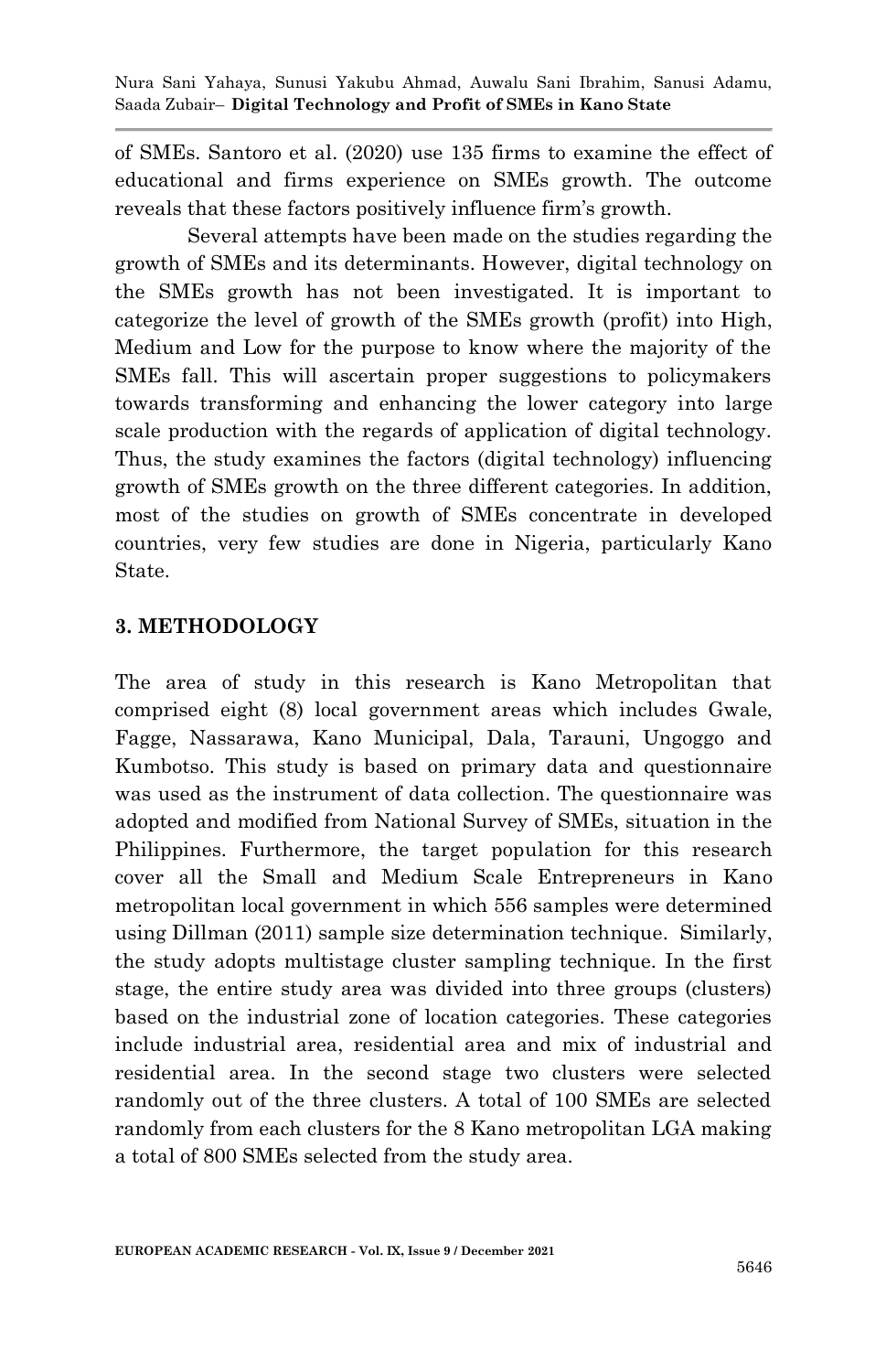## **3. 1 Specification of the study model**

In order to examine the influence of digital technology on profit of SMEs a modified model by Wang (2016) used and is state in the following equation:

 $Pro_i = \alpha + \beta_1 Dtec_i + \beta_2 Cap_i + \beta_3 Loan_i + \beta_4 Bxpi + \beta_5 Nop_i + \beta_6 Loc_i + \beta_7 Mar_i + \beta_8 lab +$  $+\beta_{10} E du_i + \beta_{11} Gov_i + \beta_{12} Trn_i + \varepsilon_i$  (1)

| <b>Variables</b>           | Proxy                                          |  |
|----------------------------|------------------------------------------------|--|
| Profit (pro)               | Amount of profit earned                        |  |
| Labor (lab)                | Amount of labor employed                       |  |
| Capital (cap)              | Amount of capital                              |  |
| Digital Technology (Dtech) | Technology measured by use of digital machines |  |
| Business experience (Bxp)  | Number of years                                |  |
| Nature of business (Nob)   | Category of the firm belong                    |  |
| Location (Loc)             | Location of the business                       |  |
| Marketing (mar)            | Marketing measured by media                    |  |
| Loan                       | Access to loan                                 |  |
| Education (Edu)            | Level of education                             |  |
| Government policy (Gov)    | Amount of tax pay                              |  |
| Training (Trn)             | Training acquired                              |  |

Therefore, Orderd logit model was used for the model analysis. This model is used in order to take care of the nature of the dependent variable that has more than 2 ordered categories. Moreover, Test for parallel assumption will be utilized for the model estimation.

# **4. RESULT**

Table 2 illustrates the outcome of the estimated model of digital technology and profit as growth of SMEs. The table shows the result of digital technology, other determinants and profit as growth of SMEs. Digital Technology, the variable represents the digital machines used in SMEs. Digital Technology is found to be statistically significant at 10%. According to the estimation, SMEs that use machines are likely to have increase in the profit by N0.169. Technology is positively related to profit and this is in line with the Apriori expectation that technology is expected to have positive relationship with SME growth. This confirms to the findings of Wu et al. (2001) where he found out that a small business that adopts greater levels of technological sophistication can be expected to grow more rapidly than a similar firm that does not. Using digital machines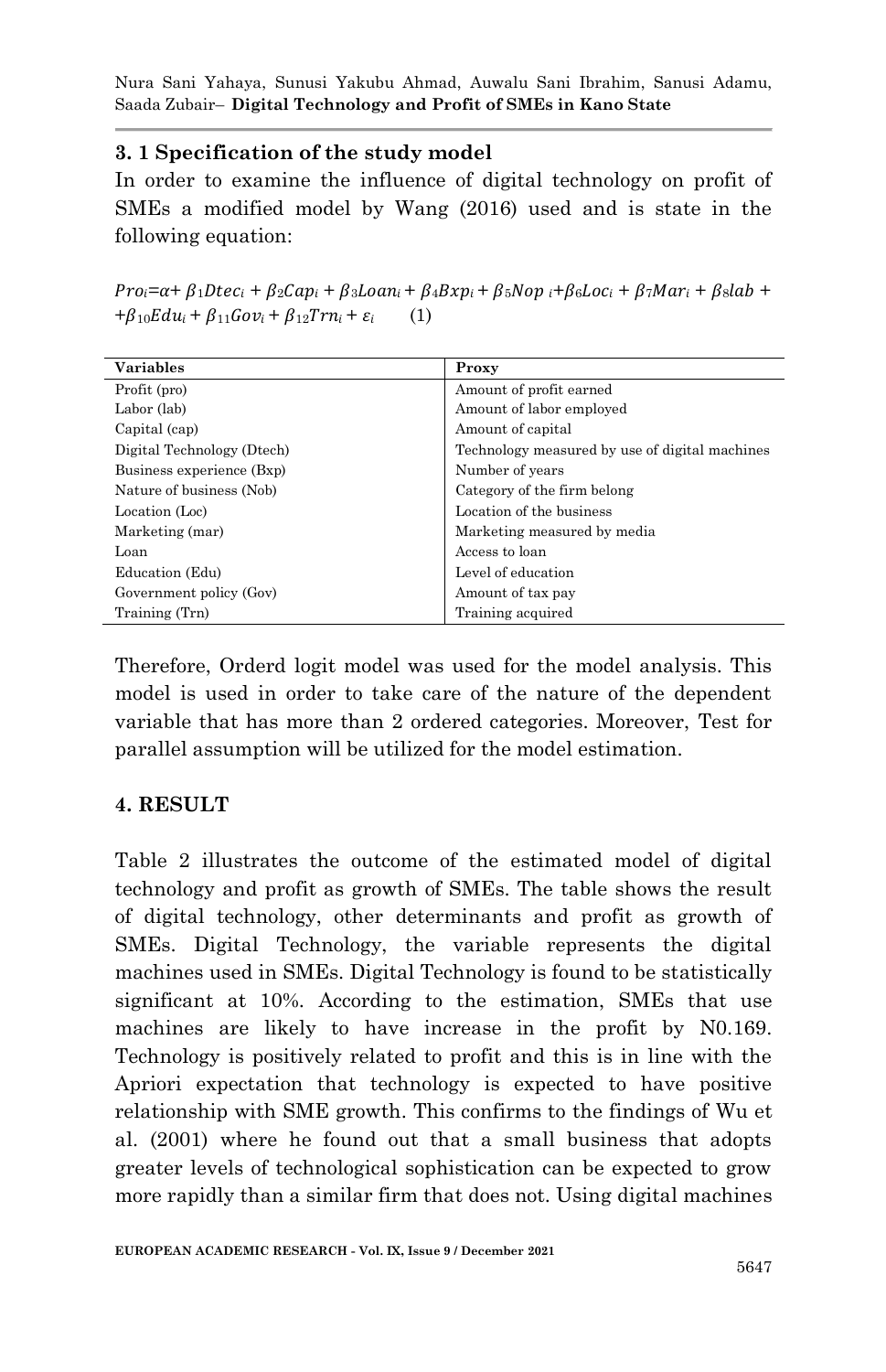as a production technology is associated with increasing the SMEs profit by 1.891 naira.

Moreover, labor based on the model, this variable represents the type of labor employed in SME that are unskilled, skilled and semi-skilled coded with 0, 1 and 2 respectively. The variable labor has positive relationship with profit. Labor was found to be statistically significant at 1%. Based on the estimated number of labor, when 1 or more skilled labor is employed compared with the semi-skilled, the profit made by the SME increased by about N1.327. Similarly the estimated coefficient also indicates that when the SME employs 1 additional unskilled labor compared to the semi-skilled labor, the profit decrease by N0.539. This is in line with the Apriori expectation that employment of more skilled labor of the SME have the tendency of increasing the growth of SME. This confirms to the findings of Ibrahim and Gimba (2018). This result implication indicates that additional number employment of 1 skilled labor is associated with increase in profit of the SME by N1.327 while employment of 1 unskilled labor is associated with decrease in profit of the SME by N0.539. Similarly, business experience represents the number of years spent in SME which include 5years or less, 6years to 10years, 10years and above coded as 0, 2 and 1 respectively. Business experience was found to be statistically significant at 10%. Based on the estimated value of business experience, 1 year increase in business experience has the tendency of increasing profit by about N0.797. While a decrease in the year of experience will decrease profit by N0.033. This is in line with the Apriori expectation that employment of more experienced people have the tendency of increasing the growth of SME than the people without experience.

Additional year of experience obtained by firm owner is directly linked with the increase in the SMEs profit by N0.797. However, lack of experience by firm owner is associated with the decline in SMEs profit by N0.033. In another development, nature of business, represents the type of business in SME which are manufacturing or service coded as 0 and 1 respectively. Nature of business was found to be statistically significant at 5%. It has positive relationship with profit. Based on the estimation, service has the tendency of increasing profit made by SME by about N2.243 while manufacturing increases by 2.514 naira. The implication shows that firms that engage in manufacturing are connected with the rise in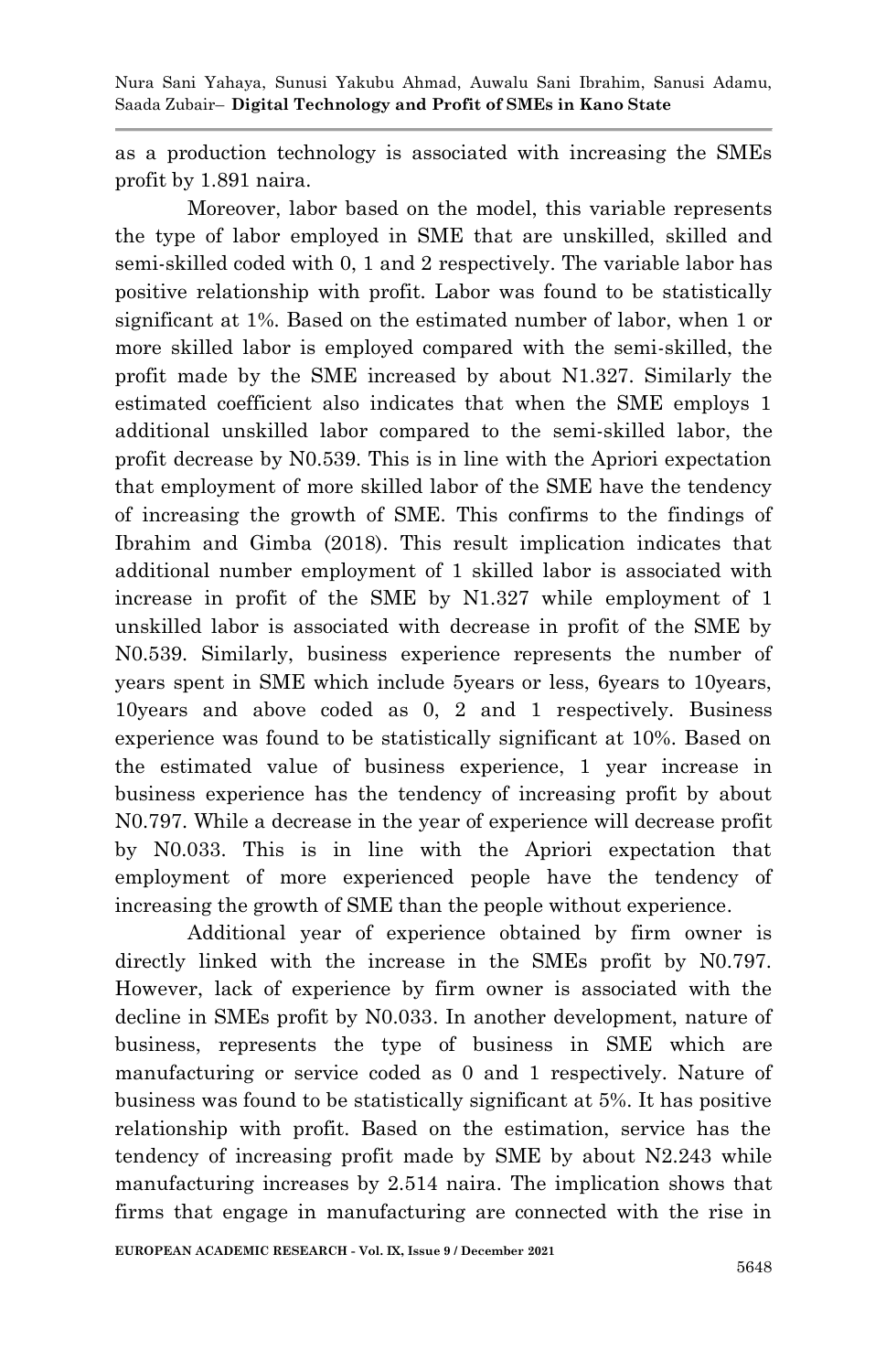profit by N2.514 naira. Loan, this variable represents loan taken from banks that include Yes or No coded as 1 and 0 respectively. Loan was found to be statistically significant at 10%. Loan is positively related to profit. Based on the estimated value of loan, SMEs that were given loan, the profit made by that SMEs increased by about N0.031. Whereas SMEs that are not given loan, the odd of their profit decrease by N0.013. This is in line with the Apriori expectation that loan has the tendency of increasing growth of SMEs. This confirms to the findings of su and Okpara (2013) where he found that policies promoting loans enhanced growth. The implication shows that loan is associated with the increase of the firms profit by 0.031 naira. Similarly, advertisement, represents advert in media used by SMEs which are Yes or No coded as 1 and 0 respectively. Advertisement in media was found to be statistically significant at 1%. It has positive relationship with profit, this is in line with the Apriori expectation that use of advertisement by SMEs has the tendency of increasing growth of SME. Based on the estimation, when SMEs make advertisement in media, the profit will be increased by1.891 naira. An advertised business grows more or enjoys more profits than the business that does not. Consumers become aware of a product to gain or sustain market share through advertising.

The impact of this finding is that advertisement is directly enhancing SME profit by 1.891 naira. Education, This variable represents the level of education of the firm owner which are basic, secondary and higher education coded as 0, 2 and 1 respectively. Education was found to be statistically significant at 10%. The variable has positive relationship with profit. Based on the estimated value of education, when firm owner has acquired only basic education the profit made by the SME will be reduced by 0.044 naira compared to secondary education. Similarly the estimated coefficient also indicates that when the firm owner acquired tertiary education the profit will increase by 0.614 Naira when compared to acquiring secondary education. This is in line with the apriori expectation that higher education level increases economic growth just.

Government Policy, The variable represents the tax paid to the government as a levy that is categorized into Yes or No coded as 1 and 0 respectively. Tax was found to be statistically significant at 5%. Based on the estimation SMEs that do not pay tax have increase in the profit they make by N0.098 while those that pay tax have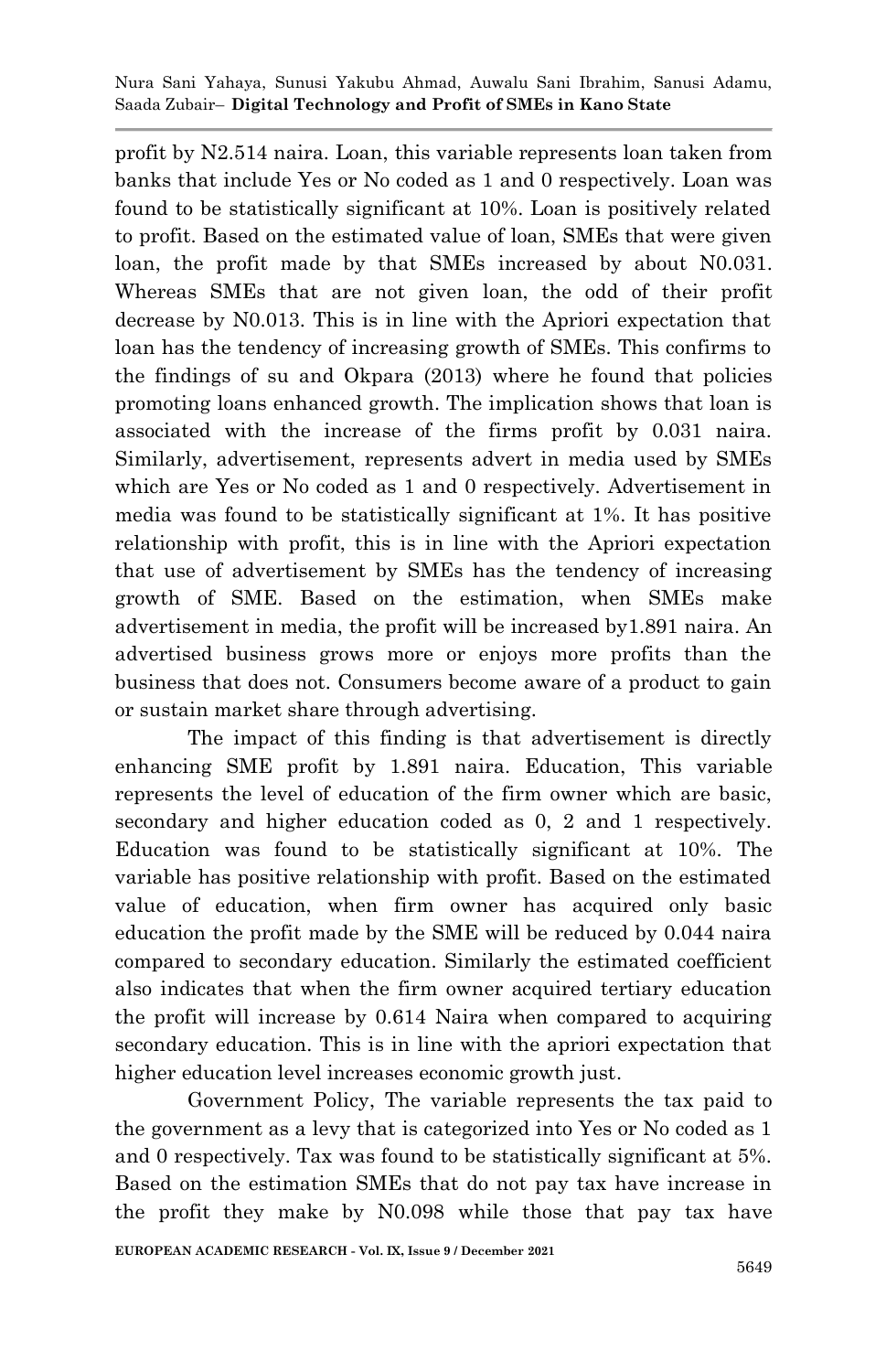decrease in the profit they make by 3.712 Naira. This is in line with the Apriori expectation that the higher the tax the lower the profit made by SMEs. This confirms to the findings of Isu and Okpara (2013) who found that exemption from tax have reduced SMEs costs. Also a business that avoids tax usually reports more profit as tax is an expenditure that reduces profits**.** The impact of this result is tax payment is associated with the reduction in profit of SMEs by 3.712 Naira.

Training, This variable represents the type of training provided to the employees in SMEs that include skills acquisition, seminar and new technology which were coded as 0, 2 and 1 respectively. Training was found to be statistically significant at 10%. According to the estimation, skill acquisition is more likely to increase the odd of the profit made by the SME compared to seminar by about N0.600 while that of new technology by 0.033 Naira. This confirms to the apriori expectation that training has tendency of increasing growth of SMEs. The result implication shows that acquisition of skills by SMEs is associated with the increase in profit of SMEs by 0.033 Naira.

Table 3 illustrates the post estimation diagnostic test. The result of the parallel line assumption test shows the model does not violate the parallel line assumption, hence the model is fit for policy analysis.

| Variables         | Ologit      | P value |
|-------------------|-------------|---------|
| DTCH <sub>N</sub> | $0.243*$    | 0.079   |
|                   | (0.089)     |         |
| DTCH <sub>Y</sub> | $0.169*$    | 0.063   |
|                   | (0.046)     |         |
| LBO <sub>U</sub>  | $-0.539***$ | 0.001   |
|                   | (0.168)     |         |
| LBO <sub>S</sub>  | $1.327***$  | 0.005   |
|                   | (0.469)     |         |
| BEXP <sub>5</sub> | $-0.033*$   | 0.059   |
|                   | (0.009)     |         |
| $BEXP_{10}$       | $0.791*$    | 0.069   |
|                   | (0.209)     |         |
| NOB <sub>M</sub>  | $2.514**$   | 0.046   |
|                   | (1.082)     |         |
| NOBs              | $2.243**$   | 0.020   |
|                   | (1.025)     |         |
| $LON_N$           | $-0.013*$   | 0.078   |
|                   | (0.006)     |         |
| $LON_Y$           | $0.031*$    | 0.083   |
|                   | (0.011)     |         |

**Table 2:** Ologit result of digital technology and profit as growth of SMEs model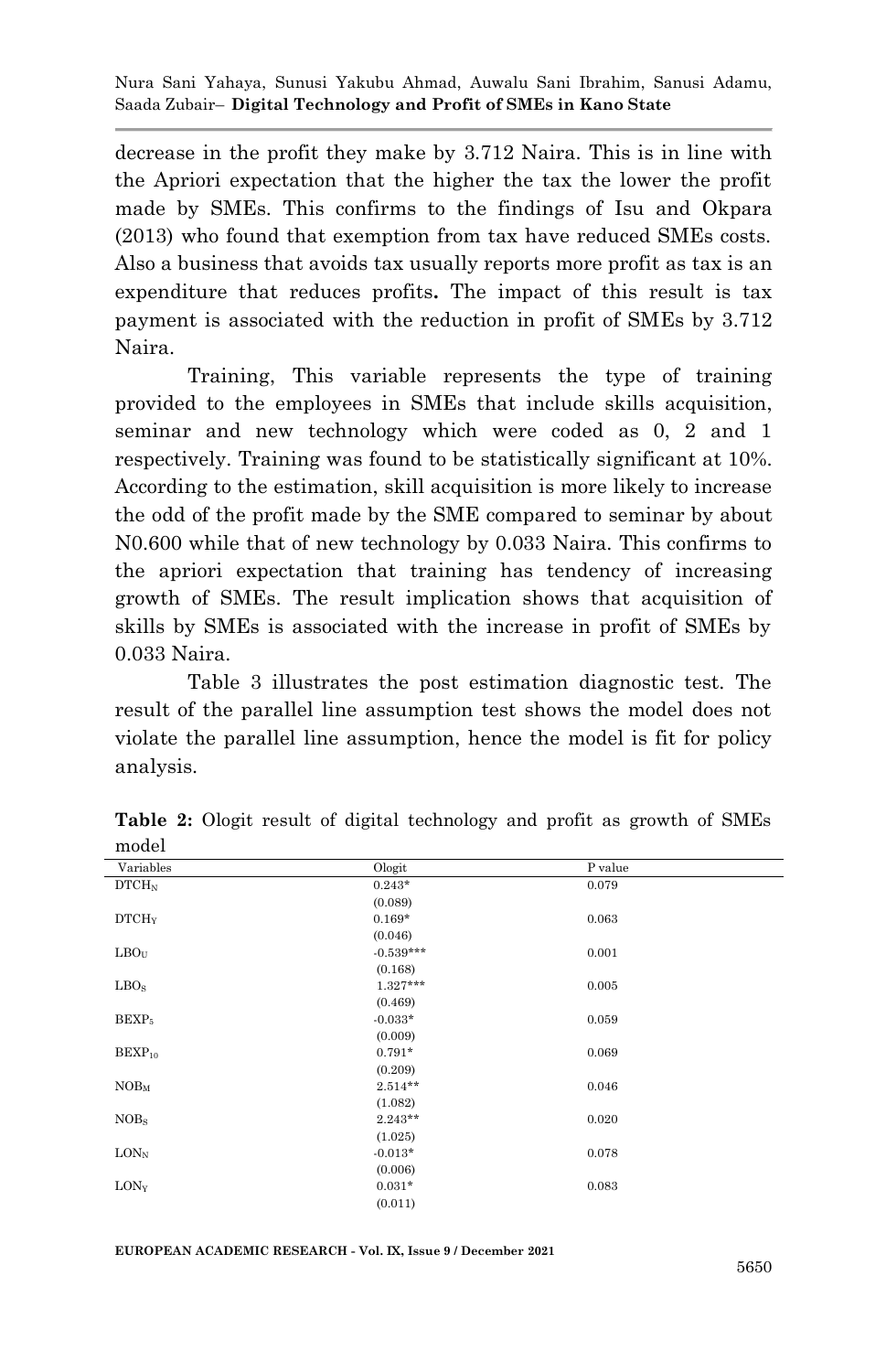| $\text{ADV}_\text{N}$ | $1.608***$ | 0.001 |  |
|-----------------------|------------|-------|--|
|                       | (0.503)    |       |  |
| $\rm{ADV}_Y$          | 1.891***   | 0.003 |  |
|                       | (0.628)    |       |  |
| $EDU_B$               | $-0.044*$  | 0.077 |  |
|                       | (0.014)    |       |  |
| $EDU_H$               | $0.614*$   | 0.094 |  |
|                       | (0.300)    |       |  |
| $GOV_N$               | $0.098**$  | 0.034 |  |
|                       | (0.046)    |       |  |
| $GOV_Y$               | $-3.712**$ | 0.011 |  |
|                       | (1.456)    |       |  |
| TRN <sub>S</sub>      | $0.600*$   | 0.053 |  |
|                       | (0.210)    |       |  |
| TRN <sub>N</sub>      | $0.033*$   | 0.051 |  |
|                       | (0.003)    |       |  |

Note: Standard errors in parentheses \*\*\* $p < 0.01$ ,\*\* $p < 0.05$  and \* $p < 0.1$ . LBO<sub>U</sub> = Unskilled labour,  $LBO_S = Skilled labour, BEXP_S = 5 \text{years}$  and above,  $BEXP_{10} = 10 \text{years}$  and above  $NOB_{M} = Manufacturing$ , NOB<sub>S</sub>= Service, LON<sub>N</sub>= No loan, LON<sub>Y</sub>= Yes, ADV<sub>N</sub>= No advert, ADV<sub>Y</sub> = Yes, DTECH<sub>N</sub>= No machines, TECH<sub>Y=</sub> Yes, EDU<sub>B=</sub> Basic education, EDU<sub>H=</sub> Higher education, GOV<sub>N=</sub> No tax, GOV<sub>Y=</sub> Yes, TRN<sub>S=</sub> Skill acquisition,  $TRN_N = New \teehnology$ .

Source: e-view estimation (2021)

#### **Table 3 Test for parallel line assumption**

| Ologit | <b>TTO</b><br>$\overline{1}$ | P-value |  |
|--------|------------------------------|---------|--|
|        | $\Omega$<br>10.44            | 1.53    |  |

Source: e-view estimation (2019)

### **5. CONCLUSION**

This study examine the influence of digital technology on profits of SMEs as factors responsible for the growth of SMEs in Kano State using ordered logit model. The findings of the study reveals that digital technology, level of education, training, advertisement, business experience positively influence the growth of SMEs. Hence, the research is significant to policy makers and stakeholders on the policies aimed at promoting the growth of the SMEs. This study is not free from limitations despite of the efforts made at obtaining reasonable findings. One probable limitation to this study is difficulty in assimilating information to acquire the data, hence considering measuring some factors that influence the growth of SMEs remain abortive. The study utilizes factors like labor, loan, location, business experience, technology, education that explain the growth of SMEs. Nonetheless, certain factors such as capital, family size, willing to participate in the SMEs that have been used in the previous studies were not considered in this study. Furthermore, the study was limited to only Kano State and it involves eight local governments due to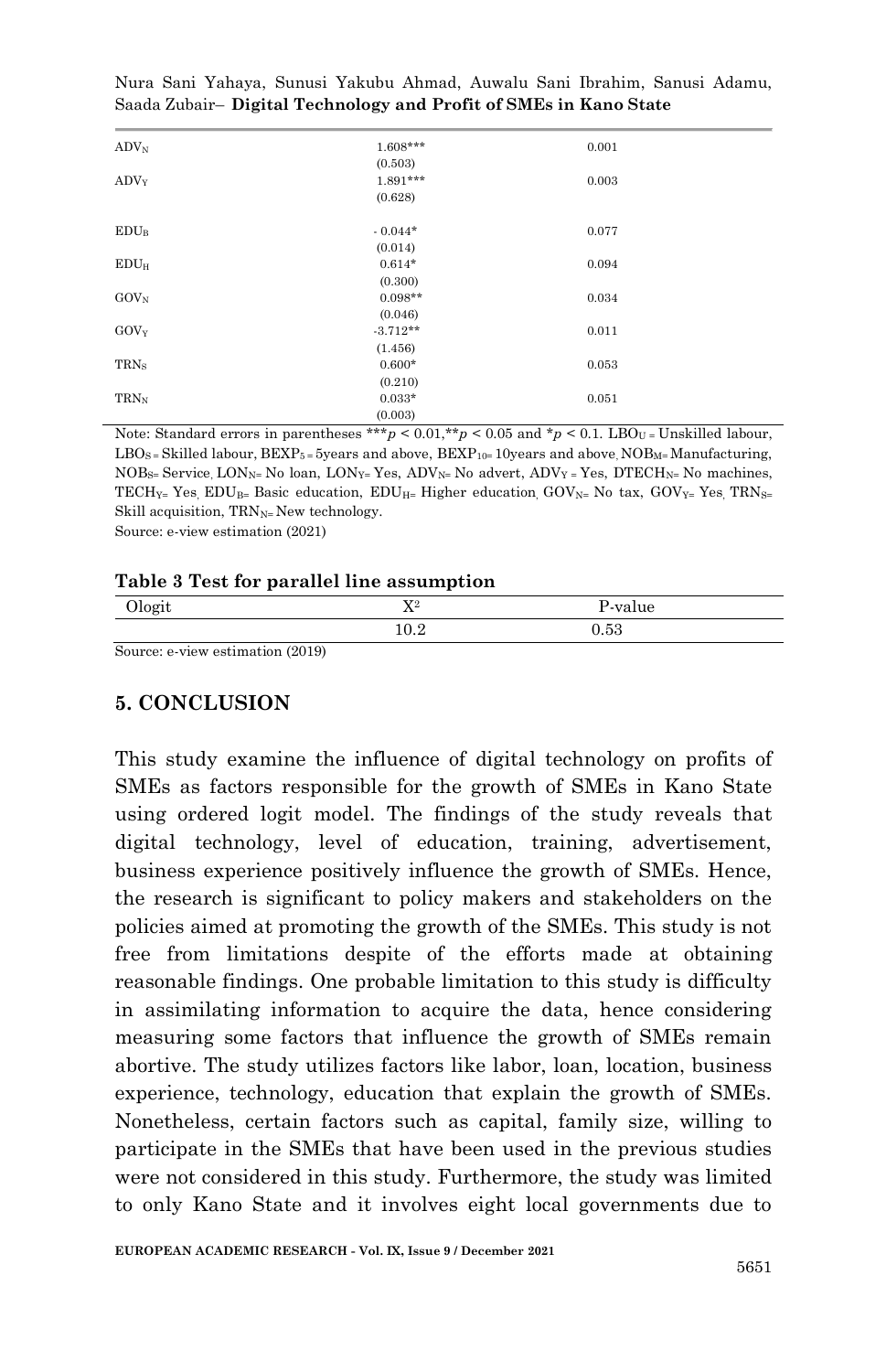financial constraint. Hence, the study suggests that further research should consider the following issues. Firstly, the future studies should consider expanding the coverage by increasing the data set to 44 Kano state local governments. Furthermore, this study examine the factors responsible for the growth of SMEs such technology, education, loan, business experience etc. however, there are other factors that determine the growth of SMEs that were not included in this study. Therefore, future research should consider these factors such family size, gender, marital status, willing to participate in to SMEs and integrate them in to the relationship to see how they affect the growth of SMEs. Finally, the study utilized ordered logit and Poisson regression models. Future studies may consider other approaches such as Tobit model examine the growth of SMEs.

#### **REFERENCES**

- 1. Abbakin. 2016. "The Role of SMEs in Nigeria Economic Development."
- 2. Afande, Francis Ofunya, and Fcim Uk. 2015. "Factors Influencing Growth of Small and Microenterprises in Nairobi Central Business District" 9 (2008): 104–38.
- 3. Allan, H. 2017. "Factors Affecting Growth of Small and Medium Enterprises Owned by the Youth in Nairobi." *Jounal of African Economies* 2 (1): 123–32.
- 4. Ayyagari, M., Demirgüç-Kunt, A. &Maksimovic, and V. 2011. "Small vs. Young Firms Across The World– Contribution to Employment, Job Creation, and Growth, Policy Research Working."
- 5. Banwo, Adeleke Oladapo, Jianguo Du, and Uchechi Onokala. 2015. "Influence of Education , Experience , and Location on Work Satisfaction in Micro , Small and Medium Enterprises in Nigeria." *Journal of Management and Sustainability* 5 (2): 119–28. https://doi.org/10.5539/jms.v5n2p119.
- 6. Baporikar, Neeta, Geoffrey Nambira, and Geroldine Gomxos. 2017. "Exploring Factors Hindering SMEs' Growth: Evidence from Nambia." *Journal of Science and Technology Policy Management* 7 (2): 190–211.
- 7. Central Bank of Nigeria. 2018. "Statistcal Bulleting."
- 8. Dillman, D. A. 2011. *Mail and Internet Surveys: The Tailored Design Method 2007*. New Jersey, United States: John Wiley & Sons.
- 9. Group World Bank. 2019. "Global Economic Prospects."
- 10. Gunatilake, M. M. 2018. "Factors Affecting Growth of Small and Medium Enterprises in Sri Lanka." *International Journal of Advanced Research.* 1 (2): 116–21.
- 11. Ibrahim, Sheriff Ghali, and Zainab Gimba. 2018. "China-Nigeria Economic Relations: The Need for Greater Resource Management for Development." *International Journal of Trend in Scientific Research and Development* Volume-2 (Issue-3): 176–88. https://doi.org/10.31142/ijtsrd10812.
- 12. Ibrahim, Yusuf Kamaluddeen, and Abdullahi Ayoade Ahmad. 2020. "Causes of Kidnapping in Nigeria and Proposed Solutions." *The Journal of Social Sciences Research* 6 (65): 512–17. https://doi.org/10.32861/jssr.65.512.517.
- 13. IMF. 2019. "Global Economic Outlook."
- 14. Isu, Hamilton O, and Godwin Chigozie Okpara. 2013. "DOES FINANCIAL DEEPENING FOLLOW SUPPLY LEADING OR DEMAND FOLLOWING HYPOTHESIS ? : A LOOK AT

**EUROPEAN ACADEMIC RESEARCH - Vol. IX, Issue 9 / December 2021**